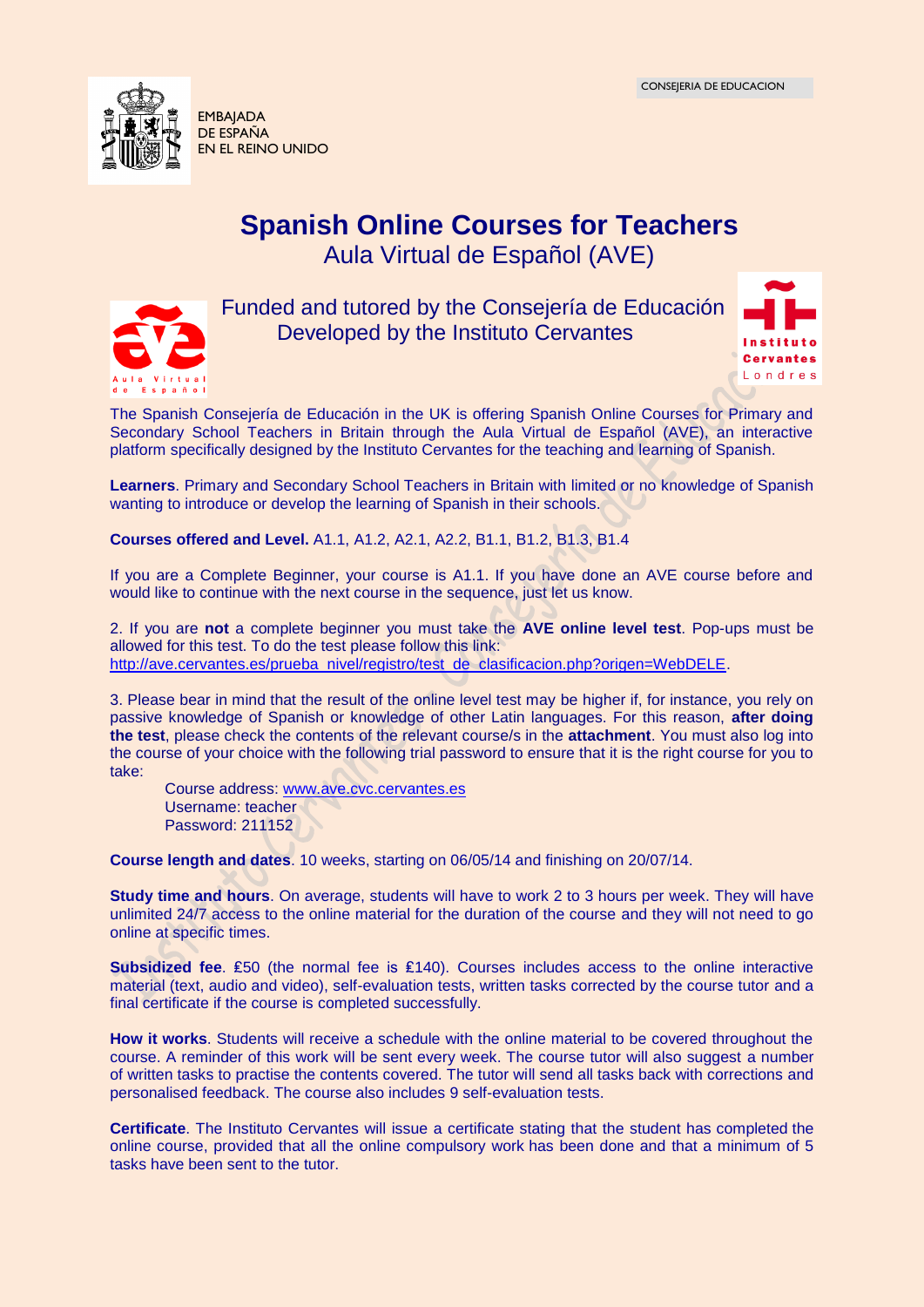## **How to register**.

- 1. Fill in the attached **application form** (or download it from the Consejería's website: www.mecd.gob.es/reinounido). Send it to [francisco.garcia@mecd.es](mailto:francisco.garcia@mecd.es) together with a **letter** signed by your School Head Teacher in which he/she states their commitment to introduce or develop Spanish in your school and the convenience of you doing the AVE Spanish online course.
- 2. The Consejería de Educación will decide the most appropriate candidates to follow the course, taking into account the Head Teacher's letter and the school's commitment with Spanish. Former students will be given priority.
- 3. Once admitted, pay the course **fee** by credit or debit card only. Payment details will be forwarded after receiving your application form. Candidates will only be confirmed as enrolled in the course when payment is made. **Course Reference Number: 705**. Places available: **25**
- 4. The Instituto Cervantes will get in touch via email with confirmed candidates when the whole registration process is completed. .

**Deadlines**. The deadline for sending the application form and letter to the Consejería de Educación is 15/04/14. The deadline to pay for the course is 28/04/14. Courses will start on 06/05/14.

*Technical aspects. AVE is compatible with both PC and Mac and has been tested with Internet Explorer and Mozilla. If you are using Internet Explorer 9, 10 or 11 you will need to activate the compatibility view. AVE is not compatible with Safari or Google Chrome. Pop-ups must be allowed for* 

**the History Centuries Conseils**